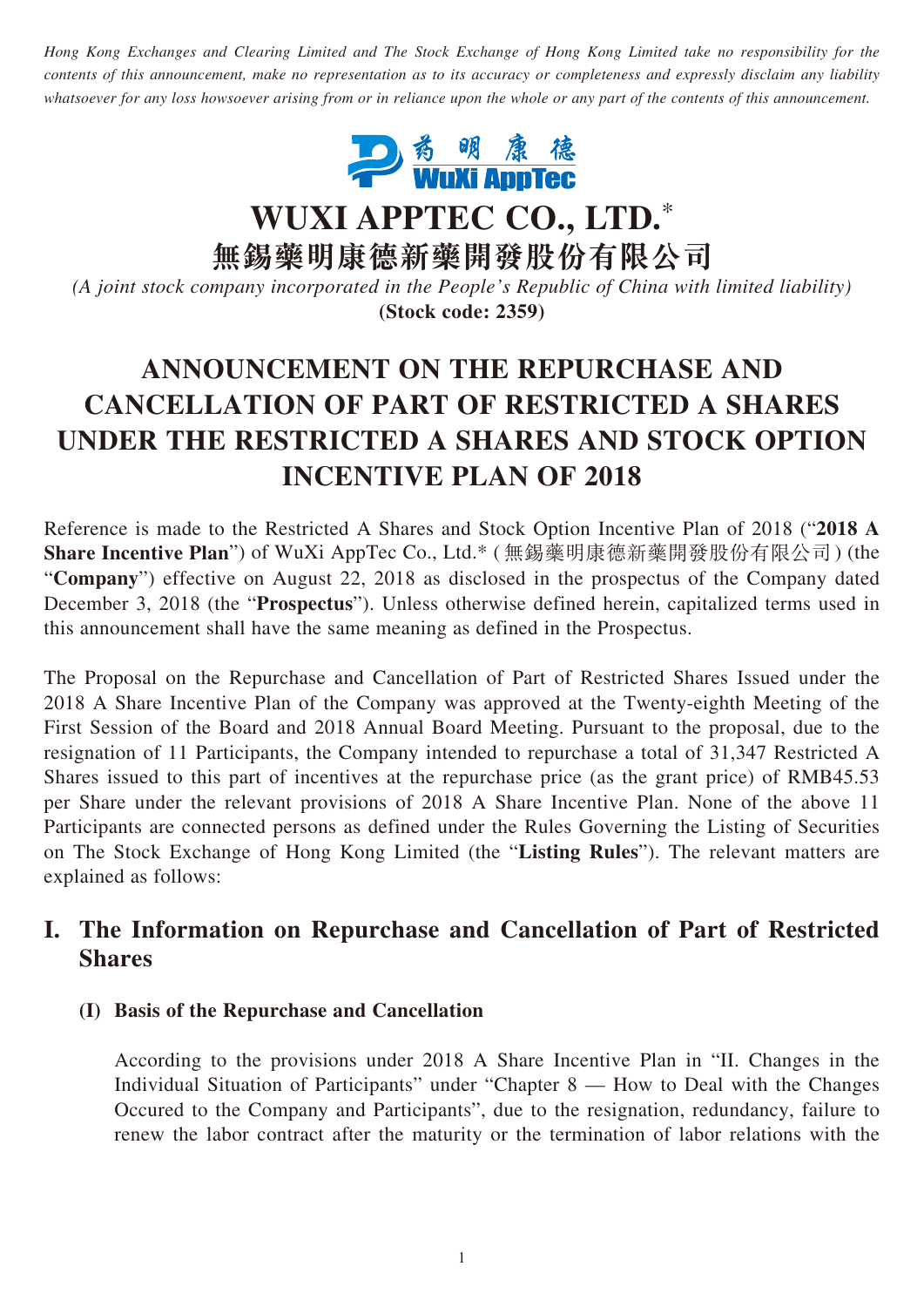Company, the restricted shares that have been authorized to Participants but are still in the Lock-up Period shall not be unlocked, and shall be repurchased and cancelled by the Company at the grant price; the share option that has been authorized but not yet exercised shall not be exercised and cancelled by the Company.

Due to the resignation of 11 Participants, the above-mentioned circumstances have occurred, therefore, the Company agreed to repurchase the granted but not yet unlocked restricted shares from the above 11 Participants, as considered and approved at the Twentyeighth Meeting of the First Session of the Board and 2018 Annual Board Meeting of the Company.

#### **(II) Number of Shares Repurchased and Cancelled**

According to the 2018 A Share Incentive Plan as considered and approved at the Twentyeighth meeting of the First Session of the Board and 2018 Annual Board Meeting of the Company, the total number of restricted shares repurchased and cancelled was 31,347 A Shares.

#### **(III) Price of Shares Repurchased and Cancelled**

According to the 2018 A Share Incentive Plan as considered and approved at the Twentyeighth meeting of the First Session of the Board and 2018 Annual Board Meeting of the Company, the price of shares repurchased and cancelled was RMB45.53 per share. The total consideration for the repurchase amounted to RMB1,427,228.91.

### **II. The Table of Expected Changes in the Shareholding Structure of the Company upon the Repurchase and Cancellation**

|                                                                                         | <b>Before the Changes</b>    |                                         | <b>After the Changes</b>     |                                                       |
|-----------------------------------------------------------------------------------------|------------------------------|-----------------------------------------|------------------------------|-------------------------------------------------------|
| <b>Class of shares</b>                                                                  | <b>Shares</b> issued         | Number of Percentage of<br>shareholding |                              | Number of Percentage of<br>Shares issued shareholding |
| Domestic listed domestic shares (A Shares)<br>Overseas listed foreign shares (H Shares) | 1,048,266,886<br>121,795,400 | 89.5907\%<br>10.4093%                   | 1,048,235,539<br>121,795,400 | 89.5904%<br>10.4096%                                  |
| Total number of shares                                                                  | 1,170,062,286                | $100\%$                                 | 1,170,030,939                | $100\%$                                               |

#### **III. The Impact of the Repurchase and Cancellation on the Company**

The repurchase and cancellation of part of Restricted A Shares will not lead to the Company's share distribution being inconsistent with the requirements of the listing conditions, and will not affect the continued implementation of the Company's 2018 A Share Incentive Plan, the public float as required under the Listing Rules, nor will it have a significant impact on the Company's operating results.